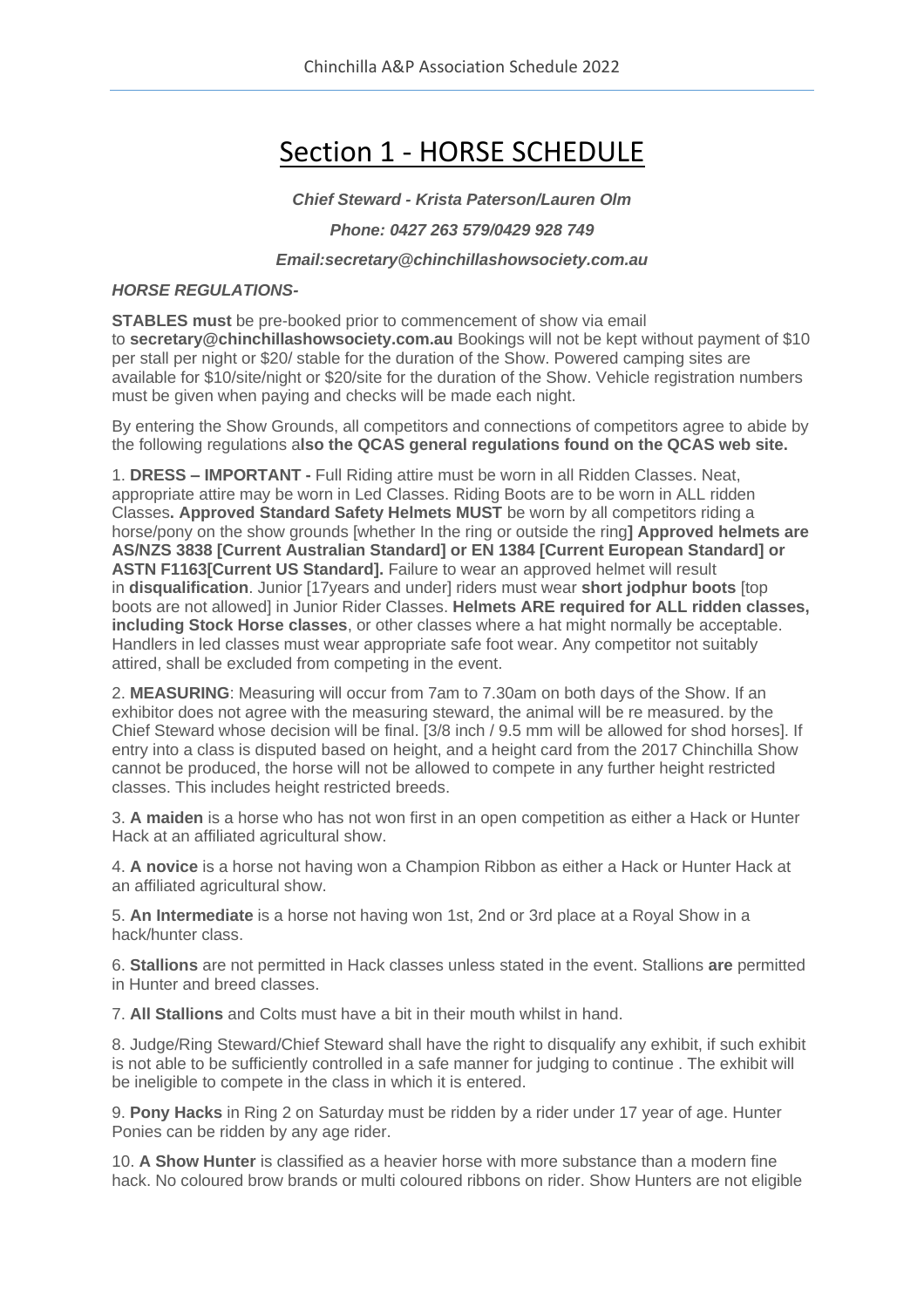to compete in Rings 1 and 2 on the Saturday of the Show (except for Rider, Pairs, Pleasure & Educated). YOU MUST CHOOSE TO COMPETE YOUR HORSE AS A HACK **OR** A HUNTER.

11. All horses & ponies in ridden classes must be 3yrs & over in age.

12. Children 4 yrs & under are ineligible to compete in the led classes.

13. All horse competing in **Breed Classes** must be registered or recorded with that respective breed society/association and registration papers must be produced upon request. Owners &/or competitors must be current financial members if the Association/Breed requires. Current membership proof may be requested.

14. **A district rider** is one who has been a resident of post code areas 4413, 4412, 4411 and 4406 for at least three (3) months prior to the show. **A District Horse** is one that has been stabled or paddocked in post code areas 4413, 4412, 4411 and 4406 for at least three (3) months prior to the show.

15. **Foals** accompanying dams must be haltered and kept under control.

16. Competitors and all connections of competitors who fail to obey the orders of the Stewards will be rejected from the grounds.

17. No ring will be required to wait for a competitor in another ring.

18. Only competitors who are competing in the ring events being judged at that time will be allowed in the ring.

19. Competitors who approach the Judge without permission of the ring steward may be disqualified for all events of the show.

20. Excessive use of whips or spurs by any rider will not be tolerated and may result in disqualification from the show.

21. No spurs with sharp rowels will be permitted.

22. Cruelty to horses is forbidden either in the ring or anywhere on the show grounds. Competitors found guilty of committing any act of cruelty will be disqualified from taking part in all competitions at the show.

23. A person must not administer a Prohibited Substance or cause one to be administered to an exhibit who is competing at the show.

24. It is the responsibility of the Owner to ensure that the Cattle Tick requirements have been fulfilled.

25. **ENTRY FEES:** A ticket system will be used. Tickets can be purchased at the Campdraft office next to the show jumping ring gate (southern side of ring). All tickets must be filled in correctly and presented to the ring steward before commencement of class.

26. **INDEMNITY AND HEALTH DECLARATION FORMS** must be handed in when buying event tickets, for exhibitors in all ring events. Forms will be available at the front gate. Refusing or failing to complete Indemnity and Health Declaration forms for all horses and exhibitors will result in exclusion from the showgrounds. Please complete forms prior to going to the ticket office.

27. **SWABBING** may occur at this event. By entering into a class, you accept that you are willing for a swab sample to be taken from your horse, if your horse is chosen. In the event of a positive result, you will be required to pay for all cost associated with the test and disciplinary action will be taken by Chinchilla Show Society.

28. All competitors sustaining a fall or injury in the show ring MUST be viewed immediately by an ambulance officer before being allowed to carry on taking part in the show.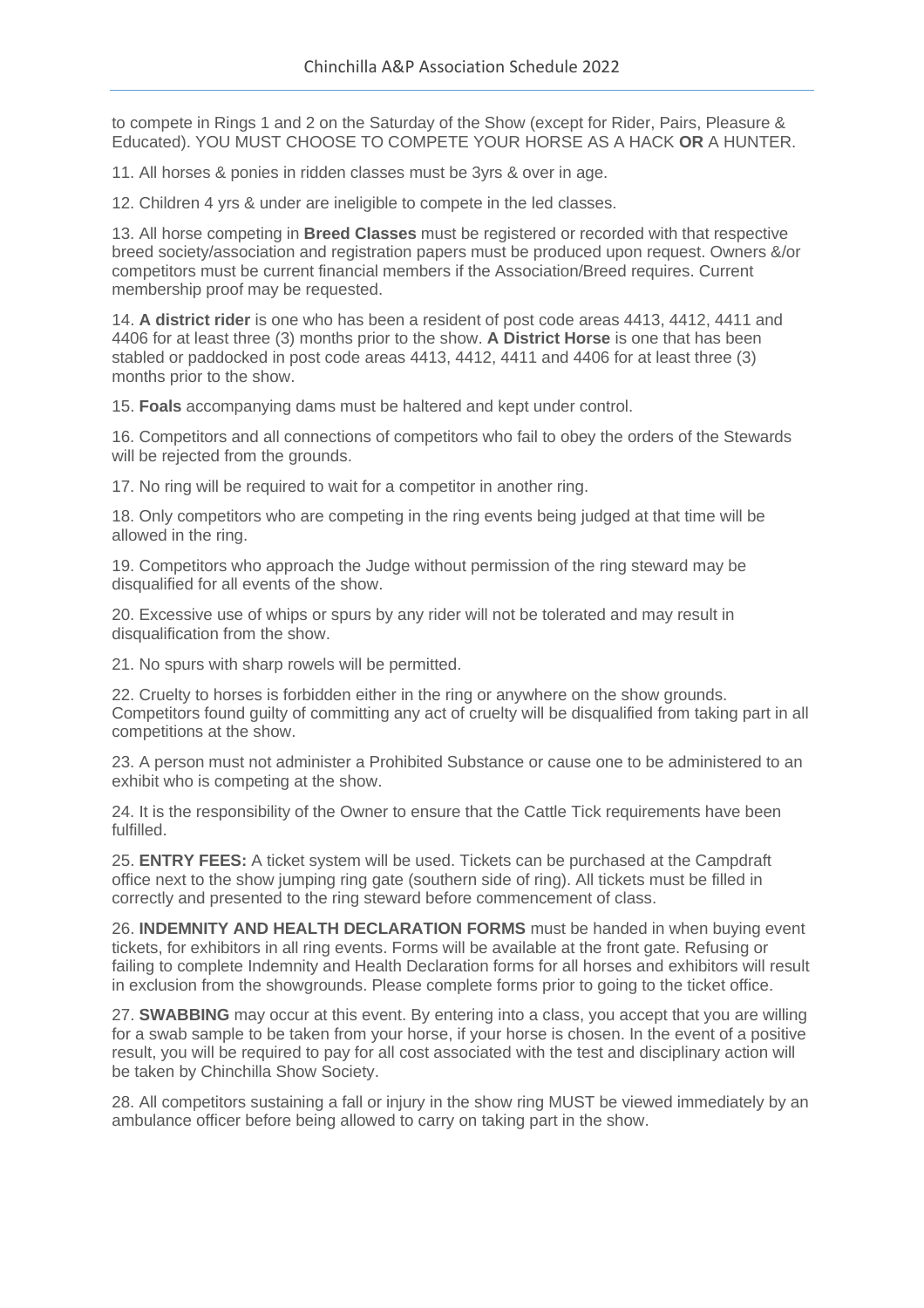29. **Any Dispute** regarding ring events must be made in **writing and** accompanied with a **fee of \$50** to the Chief Ring Steward**. Disputes** must be **lodged prior** to the commencement of **judging.** Once judging commences, disputes become null and void.

- 30. For matters not covered by these rules, refer to QCAS Rules & Regulations.
- 31. Chief Steward reserves the right to enforce these regulations.

## **Qualifying Regulations, Risks & Conduct OFF THE TRACK QLD OFFICIAL QUALIFYING REGULATIONS**

- Off The Track QLD is open to all Thoroughbreds that have been lodged in a stable return for pre-training, race preps, & have officially raced or barrier trialled, locally, nationally or internationally. All horses are required to be 3 years and over and be no less than 14.2hh.
- All horses will be Registered with Racing Australia. Registrations and stable returns for those that did not make it to the races will be checked.
- Racing Name is to be used at all events and results sent to us immediately. For those horses that were unnamed due to being too slow, injuries etc, during pretraining, In this instance, please contact us before entering classes for your clearance.
- Qualifying shows must be affiliated with Agricultural Societies of QLD Ltd, or SHC. However, Off The Track QLD at it's own discretion may allow some all breeds shows & riding clubs to run qualifiers upon written requests
- Off The Track QLD Qualifying classes will be judged as separate classes. Led, Ridden, Rider, Show Jumping, Dressage, Eventing & Polo. Any horse that has won Champion cannot compete in other qualifiers within the season, unless it is a different discipline. Example: Once a Newcomer has qualified, they are not allowed to qualify again. Once a Led has qualified, it is not allowed to qualify for the same class. However, you are able to qualify in our other classes. Newcomers are the only class in the hack ring that are able to compete in more than one class. You must be a Member to be able to compete in the Members class. Please be aware that there is only 1 Grand Champion in the Hack ring, which is the Off The Track QLD ridden classes retired in a particular year. The rest of the classes on finals day are Supremes. One Grand Champion in Show jumping & one in Dressage
- All Definitions for Show Jumping & Dressage are under EA rules. Definitions for hack classes are under show horse council.
- The season is from finals to finals. Any place getters from other organisations are **NOT** Permitted to enter the Off The Track QLD Finals/Championships. Horses that have won Reserve Champion or Runner up may continue. Show jumping is scored on the highest point score by 2. Dressage scored the highest percentage by 2.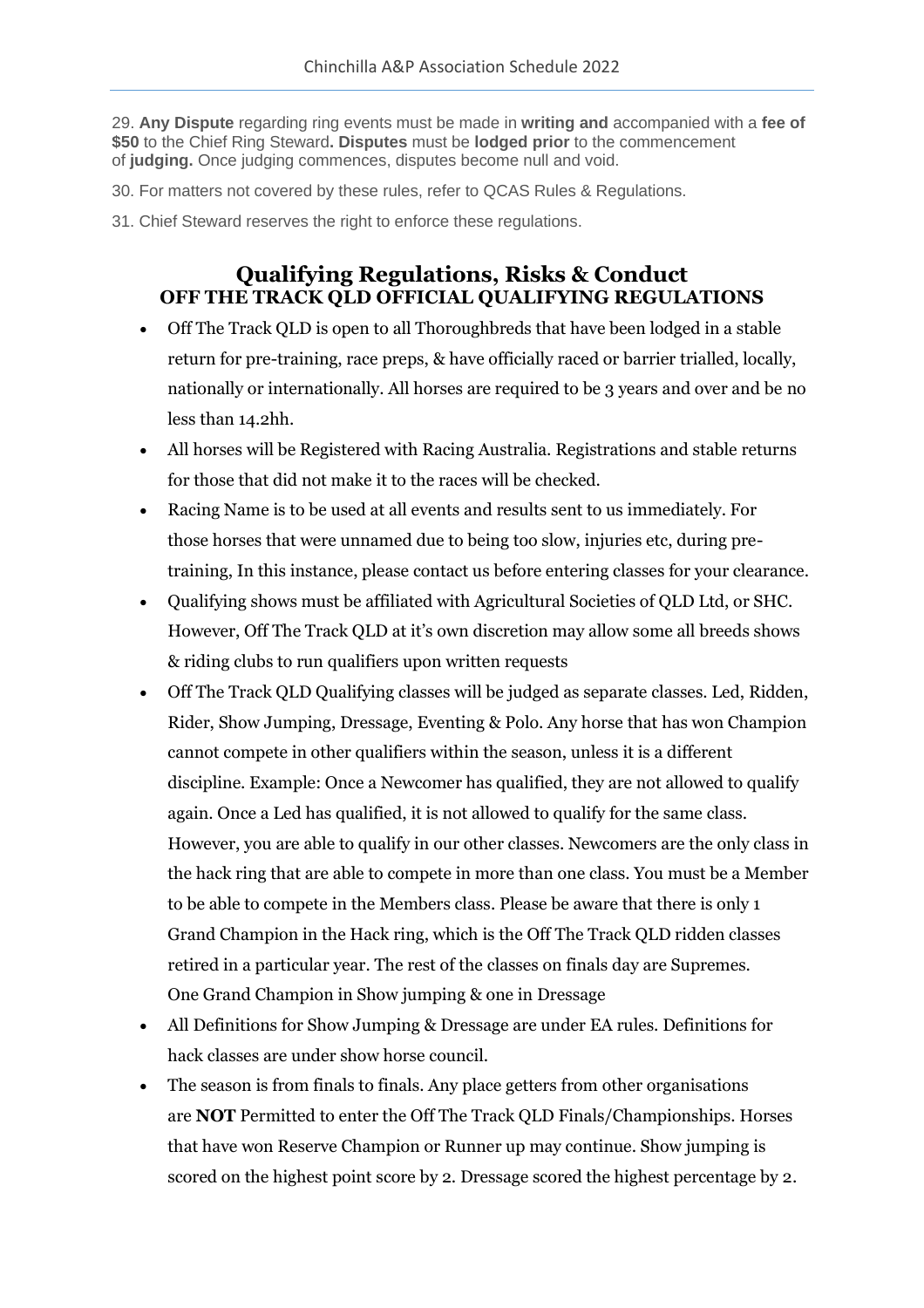- Random drug testing may be carried out.
- The committee reserves the right to refuse an entry without assigning any reason for doing so and to alter the program/schedule at their discretion.
- Horses will be judged as a good example of a thoroughbred, with the following taken into consideration:
	- Thoroughbred qualities
	- Conformation
	- **Manners**
	- Paces and performance
- Injuries caused through racing, such as blemishes, are allowed.
- Judges' decisions are final in the qualifiers, and the state finals/championships. Once a class has started and the horse is Sashed, no other entries are to enter the class.
- Horses and owners must reside in QLD to compete in Off The Track QLD classes. .
- Every horse that enters the finals/championships must be ridden by the same rider that qualified the horse, unless the horse has been sold. In this case the new owner may apply to Off The Track NSW Inc (Head Office) at least one month prior to nominations. You must at all times be present at the presentation to collect your prizes. This is the whole point of the presentation. It is not the job of the organising committee to be chasing winners so that THEY can receive their prizes. If you leave before the presentation, you will forfeit your prize/s.
- NOTE: The handling and riding of horses is a dangerous activity and can result in serious injury and loss. Neither our Club, nor any member of our Club or Committee, accepts any responsibility for any loss or damage suffered by any person. All persons who handle or ride a horse, or who attend on any premises at which our Club is conducting an event do so entirely at their own risk. General rules of conduct
- Members and all persons are required to comply with the EA Member Protection Policy

including Administrators, Directors, Officers, Officials, Coaches, Participants, Parents, Guardians and Spectators must meet the following requirements in regard to their conduct and behaviour in any way relating to the sport of equestrian (including without limitation during or in respect of any activity held or sanctioned by EA, and as part of any role held within EA or any of its affiliates)

• Respect the rights, dignity and worth of all people involved in equestrian (including all participants, officials and administrators) regardless of gender, ability, sexual orientation, age, cultural background or religion.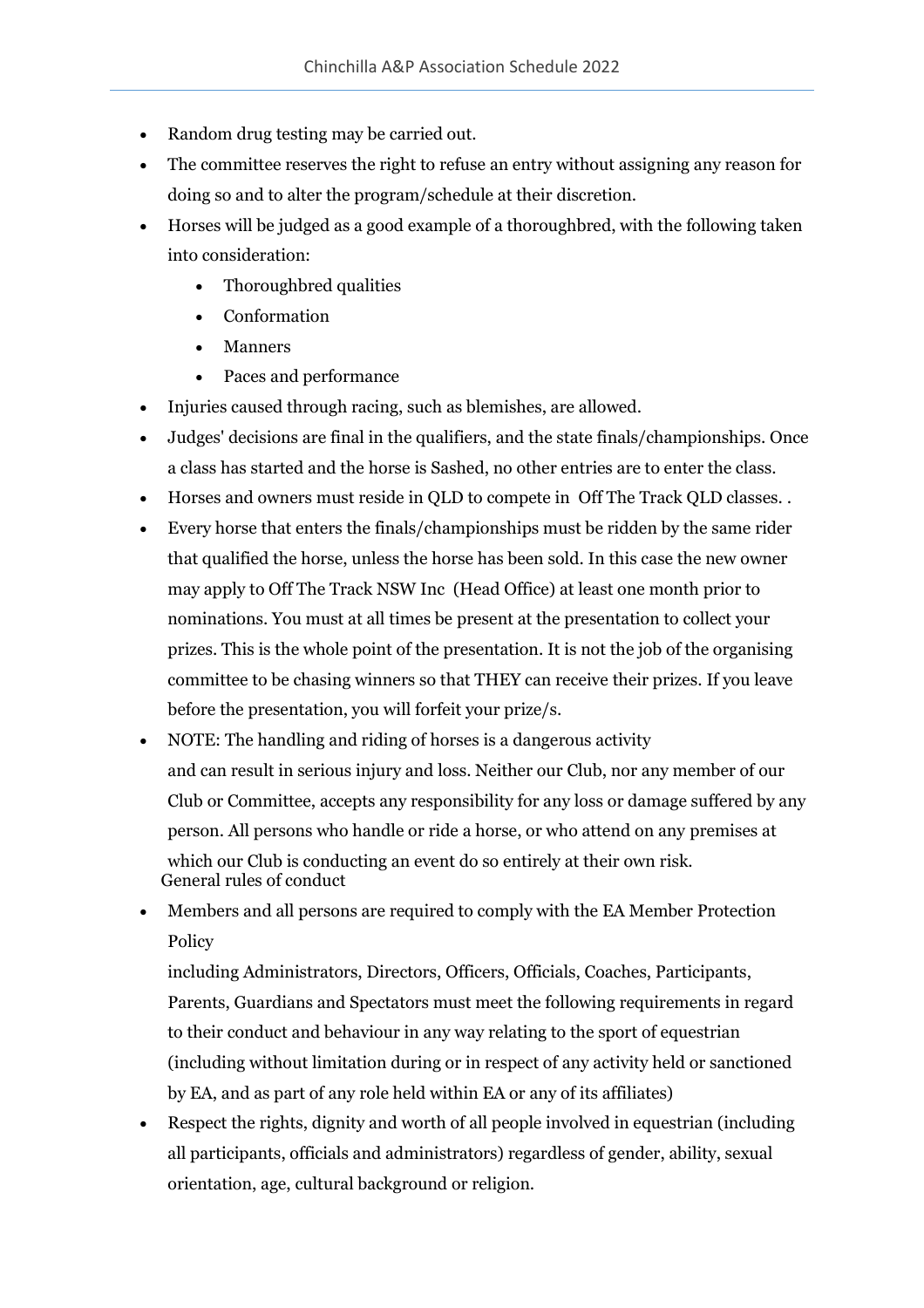- Be aware of and abide by the Fédération Équestre Internationale (FEI) Code of Conduct for the Welfare of the Horse.
- Be fair, considerate, honest and act appropriately in all dealings.
- Be professional in, and accept responsibility for your actions.
- When providing a service, seek to provide quality service.
- Be aware of, and comply with EA's standards, rules, regulations, by-laws and policies
- Avoid any conduct using privileged information to gain a personal or commercial advantage.
- Respect the spirit of the rules of the sport (including, without limitation, national and international guidelines which govern Equestrian Sport, the member associations and the affiliated clubs) and fair play, and behave accordingly.
- Not use your involvement with EA, its member associations or affiliated clubs to promote your own beliefs, behaviours or practices where these are inconsistent with those of EA.
- Demonstrate a high degree of individual responsibility especially when dealing with persons under the age of 18 years, as your words and actions are an example.
- Refrain from any form of harassment, bullying, abuse, violence, intimidation or vilification of others,

including via the use of social media.

• Refrain from any behaviour that may bring EA, its member associations, its affiliated clubs or the sport of

equestrian into disrepute.

- Not engage in conduct that is (in EA's reasonable opinion) unethical, unbecoming or likely to cause harm to the reputation of EA, its member associations or affiliated clubs or the sport of equestrian.
- When providing an environment for the conduct of an activity, seek to provide a safe environment.
- Comply with all relevant Australian laws (Federal and State), including antidiscrimination, occupational health and safety and child protection laws.
- Show concern and caution towards others who may be sick or injured.
- Be a positive role model.
- Contribute to a safe sporting environment and respectful culture which is accepting of individual

differences, and behave accordingly.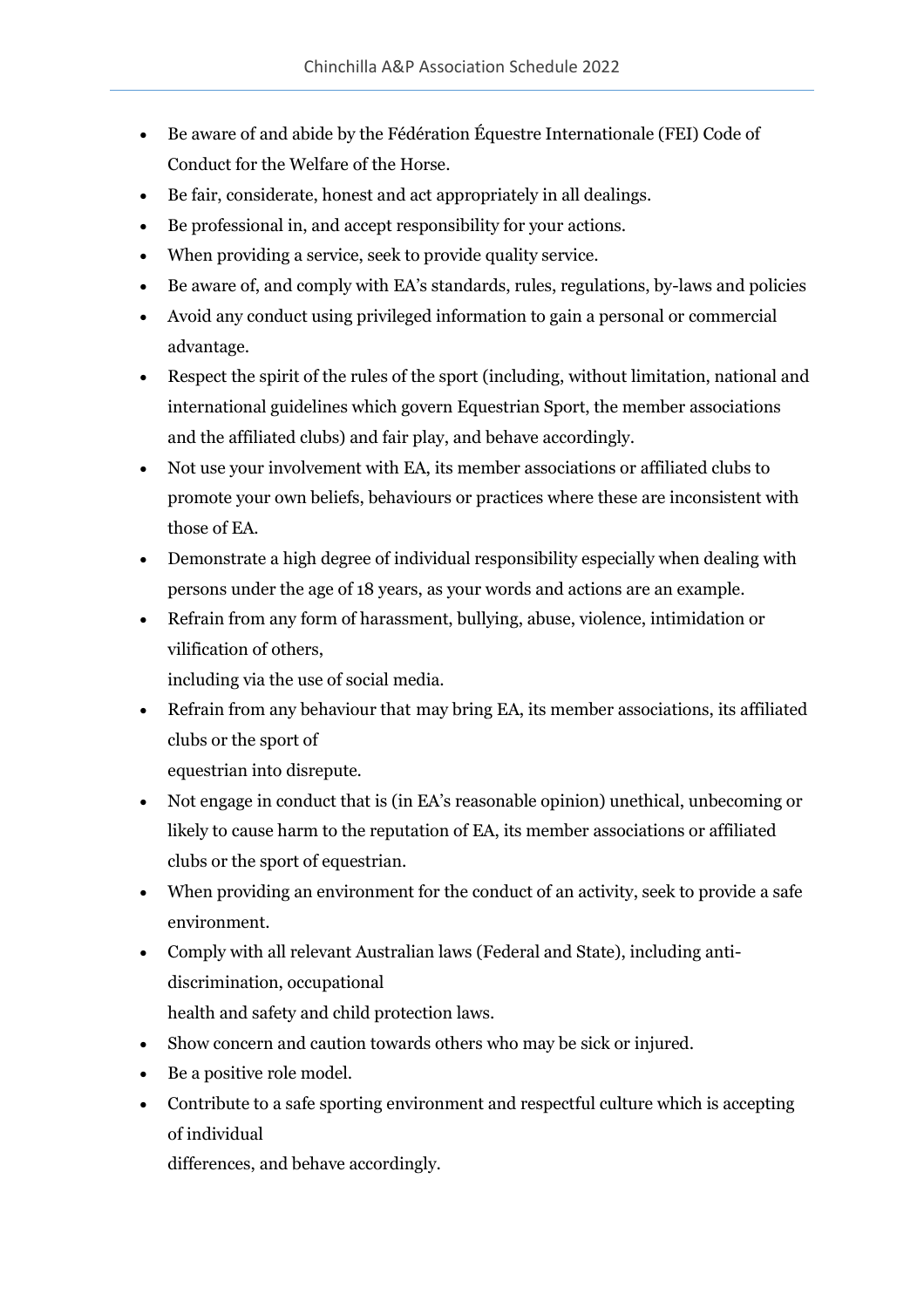• Use appropriately the facilities and equipment made available for events, administration, coaching and

training.

• Understand the consequences if you breach EA's standards, rules, regulations and policies.

• Condemn the use of violence or abuse in any form, whether it is by other spectators,

participants, coaches,

officials, volunteers or athletes.

• Do not consume or be affected by alcohol or other substances such that it impairs your judgement or the

safety of yourself or others.

• Do not take, consume or be affected by illicit substances.

## **Code of Conduct for Participants**

• In addition to the General Code of Conduct, participants must meet the following requirements regarding their conduct and behaviour during or in respect of any activity held or sanctioned by Off The Track QLD, or its affiliates:

• Be aware of and abide by the principles of the Code of Conduct for the Welfare of the Horse.

• Respect the rights, dignity and worth of others, including fellow participants,

coaches, officials, volunteers

and spectators.

• Do not act inappropriately or aggressively.

• Display and foster respect for officials, opponents, coaches, administrators, parents and spectators.

- Respect the talent, potential and development of fellow participants.
- Be frank and honest with your coach concerning illness and injury and your ability

to train fully in

accordance with relevant requirements.

- Avoid inappropriate intimate relationships with your coach.
- Be courteous, kind and set a good example in dress and behaviour.
	- Maintain high personal behaviour standards at all times.
	- Abide by the rules and respect the decision of officials.
	- Make any appeals through the formal process and respect the final decision.
	- Be honest in your attitude and preparation for training.
	- Work equally hard for yourself and your team.
	- Cooperate with coaches and staff in development of programs.

## **DEFINITIONS**

**Child/Junior:** is aged 17 yrs & Under. **Adult**: Is 18 yrs & Over. **Senior**: is a horse that is 13 yrs & Over. **Newcomer:** A Horse which has not competed under saddle (except for racing) at any show prior to our calendar year unless otherwise stated. **All Definitions for Show Jumping & Dressage** are under EA rules. **Definitions for hack classes** are under show horse council. **Rider Classes**: Will be judged as a rider class. **Qualifying**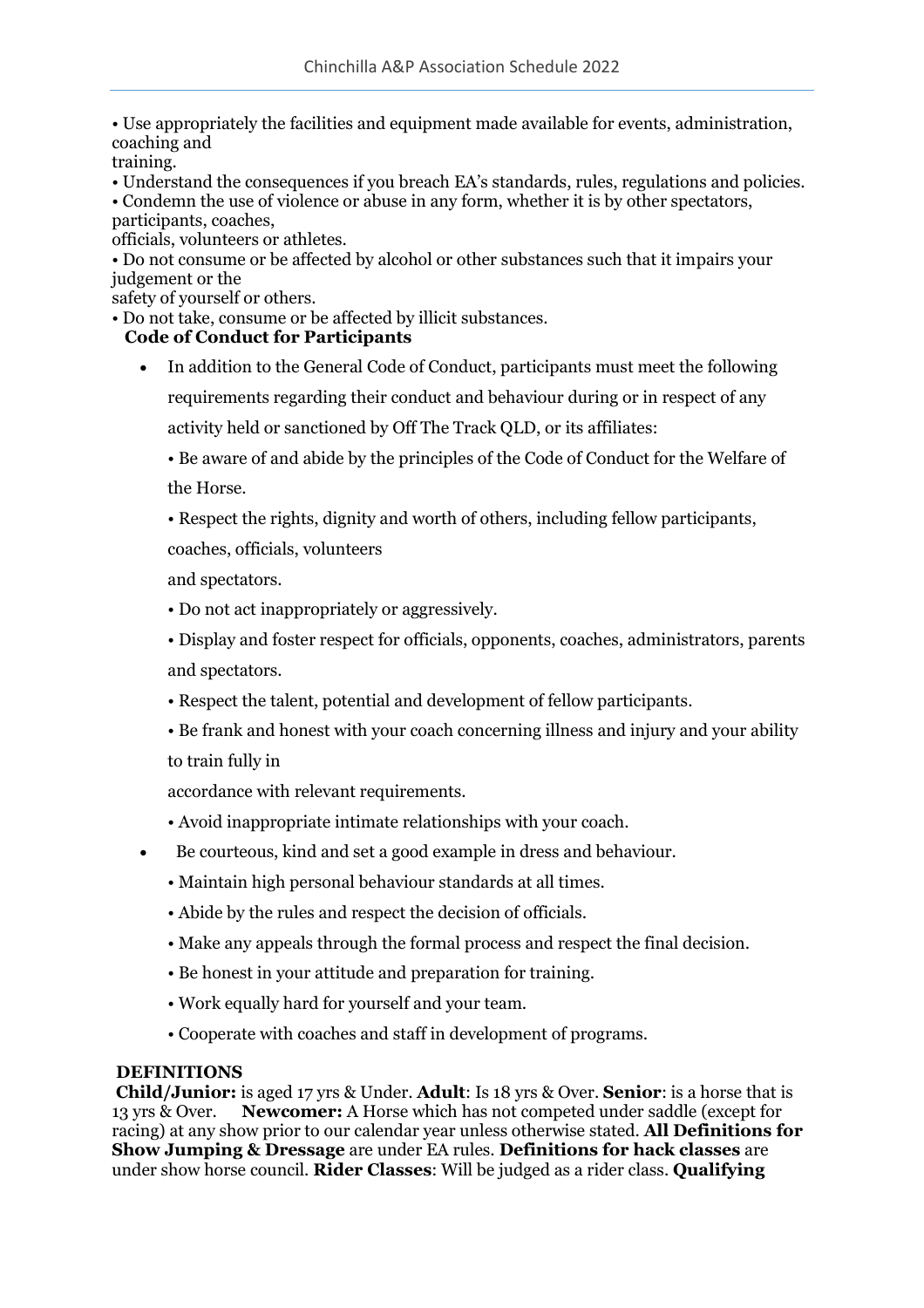**Classes:** The classes that Qualify for finals. **Home Produced:** Off The Track QLD has introduced an opportunity for home produced horses that are exhibited by non-professional horse owners and riders. To be eligible for this award, the horse is to be ridden by a nonprofessional. The horse must not have been in a professional training stable or ridden by a paid professional. The horse must not have been exhibited in a leading rein class or ridden class by a professional at any time. The home produced award will be awarded to the highest performing horse & owner with the highest grade/combination in at least 2 different disciplines & (re-trained by the rider/owner) To receive this award, you must be present at the presentation after the completion of all competition. **Professional:** Accepts remuneration for riding, exercising, showing, training, clinics, and/or seminars. Accepts remuneration for giving riding, showmanship, and/or equitation lessons in a program, camp, or private stable. Trains horses or provides consulting services in riding, showmanship, equitation, and/or training horses and receives compensation for this activity. Instructs, shows, trains, and/or schools horses that are owned, stabled, or trained by his employer, any member of this employer's family, or a business in which his employer has an ownership interest

## **RING 1 FRIDAY -Commencing 8:30am**

*Nomination Fee: \$4.00 Prize Money: 1st \$12.00, 2nd \$8.00, 3rd \$4.00*

## **LED CLASSES**

- Class 1 Led Male Thoroughbred Exhibit
- Class 2 Led Female Thoroughbred **Champion Thoroughbred Reserve Champion Thoroughbred**
- Class 3 Led Standardbred Exhibit **Champion Standardbred Reserve Champion Standardbred**
- Class 4 Led ANSA Male Exhibit
- Class 5 Led ANSA Female Exhibit **Champion ANSA Led**

## **Reserve Champion ANSA Led**

- Class 6 Led Warmblood Male Exhibit
- Class 7 Led Warmblood Female Exhibit

## **Champion Warm Blood**

#### **Reserve Champion Warm Blood**

- Class 8 Led Male Arabian Exhibit Derivatives and partbred eligible
- Class 9 Arabian Female Exhibit Derivatives and partbred eligible

#### **Champion Arabian/Partbred Arabian**

## **Reserve Champion Arabian/Partbred Arabian**

- Class 10 Quarter Horse Male Exhibit
- Class 11 Quarter Horse Female Exhibit

## **Champion Quarter Horse**

## **Reserve Champion Quarter Horse**

- Class 12 Coloured Male Exhibit
- Class 13 Coloured Female Exhibit
	- **Champion Coloured**
	- **Reserve Champion Coloured**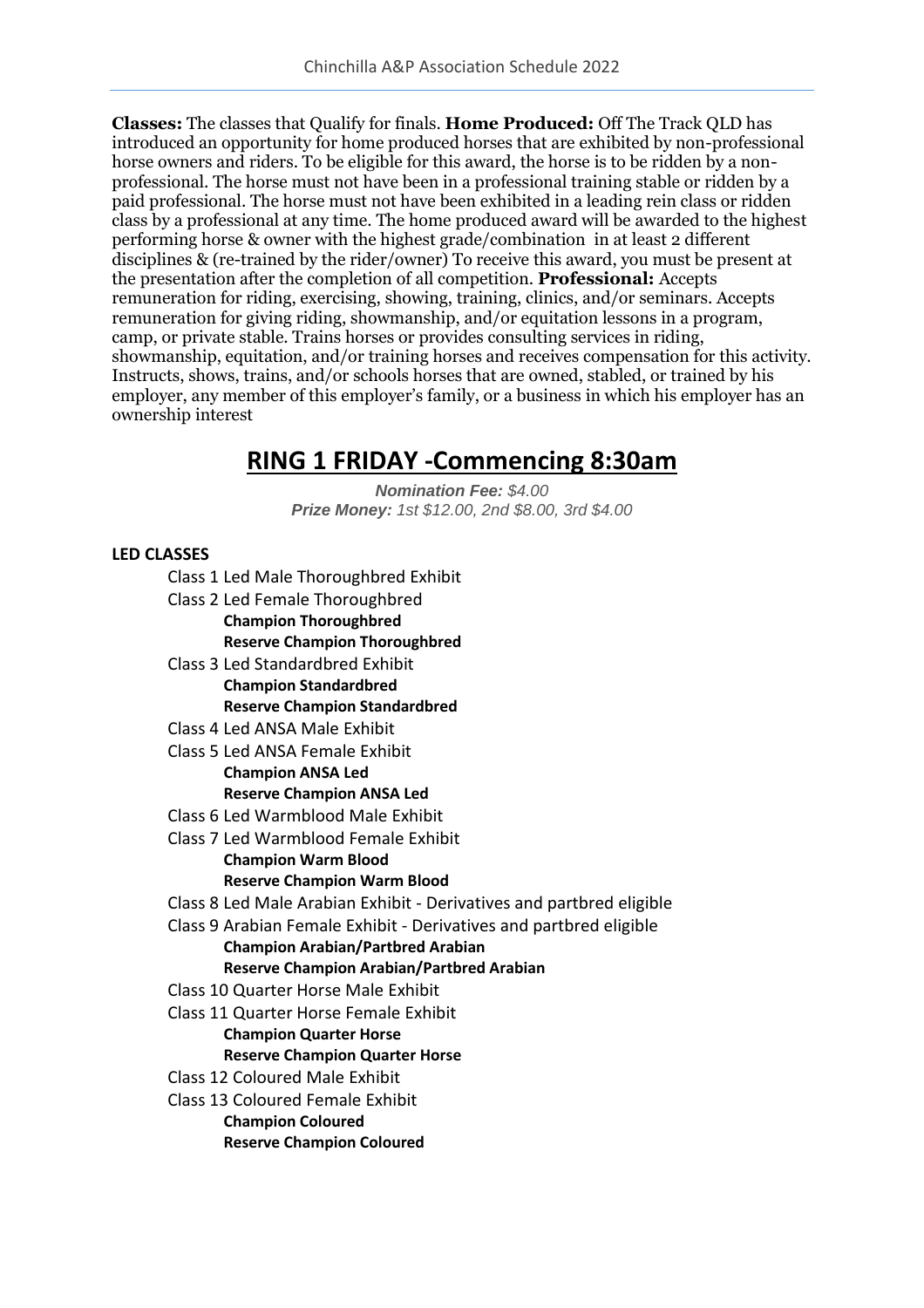Class 14 Any Other Breeds Male Exhibit Over 16hh - not mentioned in this schedule and has not competed in any other breed class

Class 15 Any Other Breed Female Exhibit Over 16hh - not mentioned in this schedule and has not competed in any other breed class

#### **Champion Any Other Breed Reserve Champion Any Other Breed**

#### **ASH FEATURE SHOW**

Challenge consisting of Led/Hack/Working for a highpoint winner for each section. Plus an overall highest point score. Horse must be registered with and rider a current financial member of the ASHS.

Class 16 Led Australian Stock Horse Stallion or Colt Exhibit Class 17 Led Australian Stock Horse Gelding under 4yrs Exhibit Class 18 Led Australian Stock Horse Gelding Over 4yrs Exhibit Class 19 Led Australian Stock Horse Filly Under 4yrs Exhibit Class 20 Led Australian Stock Horse Mare 4yrs & Over Exhibit

## **RING 2 FRIDAY - Commencing at 8:30am**

*Nomination Fee: \$4.00* **Prize Money:** 1st \$12.00, 2nd \$8.00, 3rd \$4.00

### **LED CLASSES**

## **Riding Ponies must be registered with The Riding Pony Association**

Class 21 Led Pony Exhibit NE 13hh

Class 22 Led Pony Exhibit NE 14hh

Class 23 Led Riding Pony Male Exhibit

Class 24 Led Riding Pony Male Exhibit

## **Owners to be current financial Members of Australian Saddle pony Registration**

Class 25 Led ASP Led Exhibit under 13.2hh

Class 26 Led ASP Male and Female Exhibit under 13.2hh NE 14.2hh

Class 27 Led Any Other Breed Male Exhibit under NE 14hh - not mentioned in this schedule and has not competed in any other breed class

Class 28 Led Any Other Breed Female Exhibit under NE 14hh - not mentioned in this schedule and has not competed in any other breed class

**Champion AOB Led Pony**

## **Reserve Champion AOB Led Pony**

Class 29 Led Male exhibit over 14hh NE 15hh - not mentioned in this schedule and has not competed in any other breed class

Class 30 Led Female exhibit over 14hh NE 15hh - not mentioned in this schedule and has not competed in any other breed class

**Champion AOB Over 14hh NE 15hh**

**Reserve Champion AOB Over 14hh NE 15hh**

## Supreme Champion Led Exhibit of Show

All horses and ponies that have been awarded a Champion Ribbon or have not been beaten in led classes at this show this year are eligible to compete for Supreme Champion Led Exhibit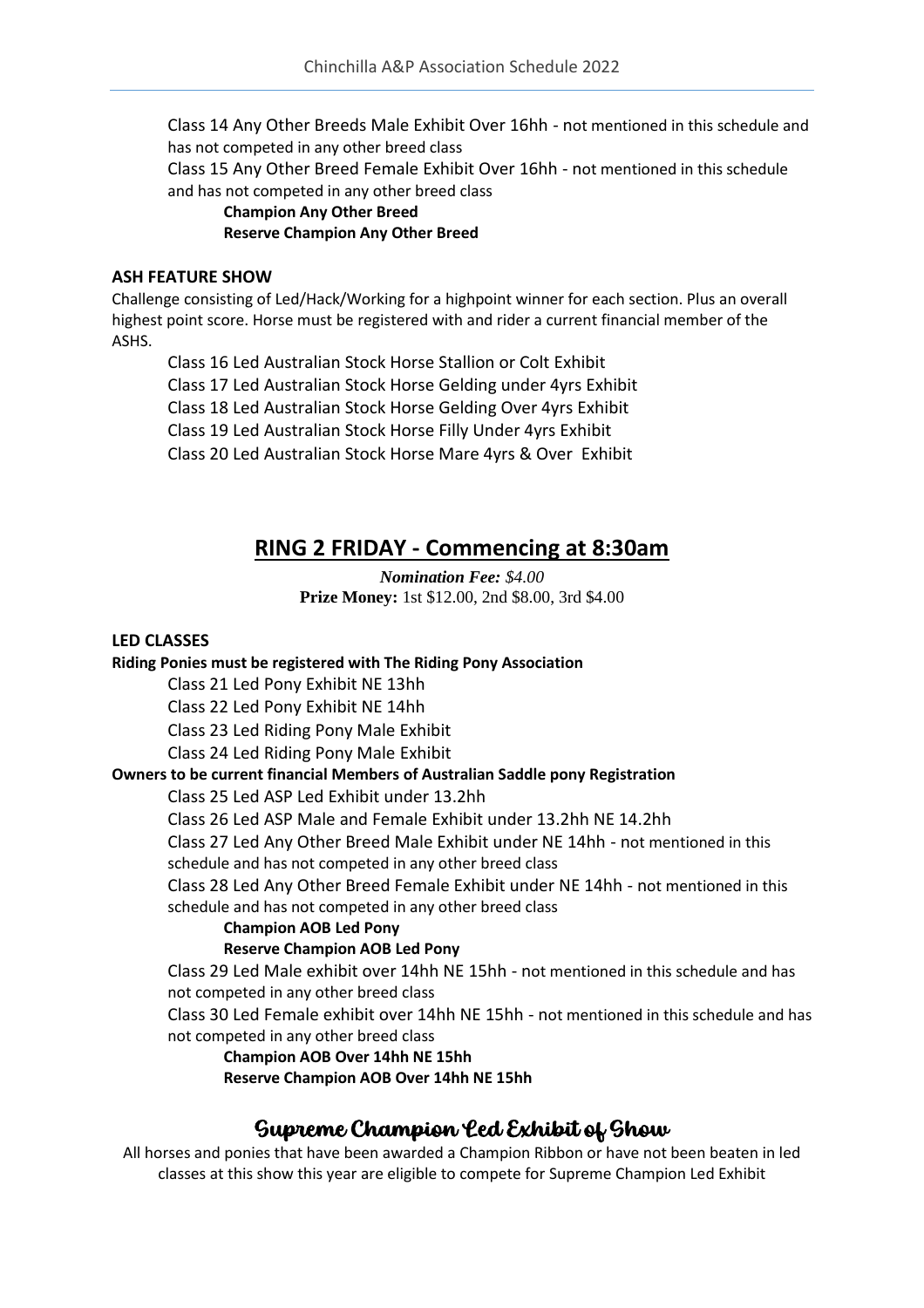#### **RIDDEN CLASSES**

## **District Classes- Residents of post code areas 4413, 4412, 4411, 4406. Pony Club attire accepted**  Class 31 Junior Child District Rider aided under 6years Class 32 Junior Child District Rider aided under 6years Class 33 Junior Child District Rider 7-9 yrs Class 34 Junior Child District Rider 9-11yrs **Champion District Junior Child Rider Reserve Champion District Junior Child Rider**

Class 35 Senior Child District Rider 11-13yrs

- Class 36 Senior Child District Rider 13-15yrs
- Class 37 Senior Child District Rider 15-17 yrs

## **Champion District Senior Child Rider**

**Reserve Champion Senior Child Rider**

- Class 38 District Lady Rider
- Class 39 District Gent Rider

## **Champion District Rider**

**Reserve Champion District Rider**

- Class 40 District Pony Hack NE 14hh
- Class 41 District Galloway Hack NE 15hh
- Class 42 District Hack Over 15hh



### **Champion District Hack - \$100 meat voucher donated by Gleeson's Meats Reserve Champion District Hack**

- Class 43 Ridden Breed Thoroughbred
- Class 44 Ridden Breed Standardbred
- Class 45 Ridden Breed ANSA Horse
- Class 46 Ridden Breed Warmblood
- Class 47 Ridden Breed Arabian Part Bred & Derivatives
- Class 48 Ridden Breed Quarter Horse
- Class 49 Ridden Breed Coloured Horse this includes Appaloosa, Buckskin/Dun,

Palomino, Ancillary and Pinto

Class 50 Ridden Breed Any Other Bred over 14hh

- Class 51 Ridden Breed Riding pony
- Class 52 Ridden Breed ASP Pony
- Class 53 Ridden Breed Any Other Bred under 14hh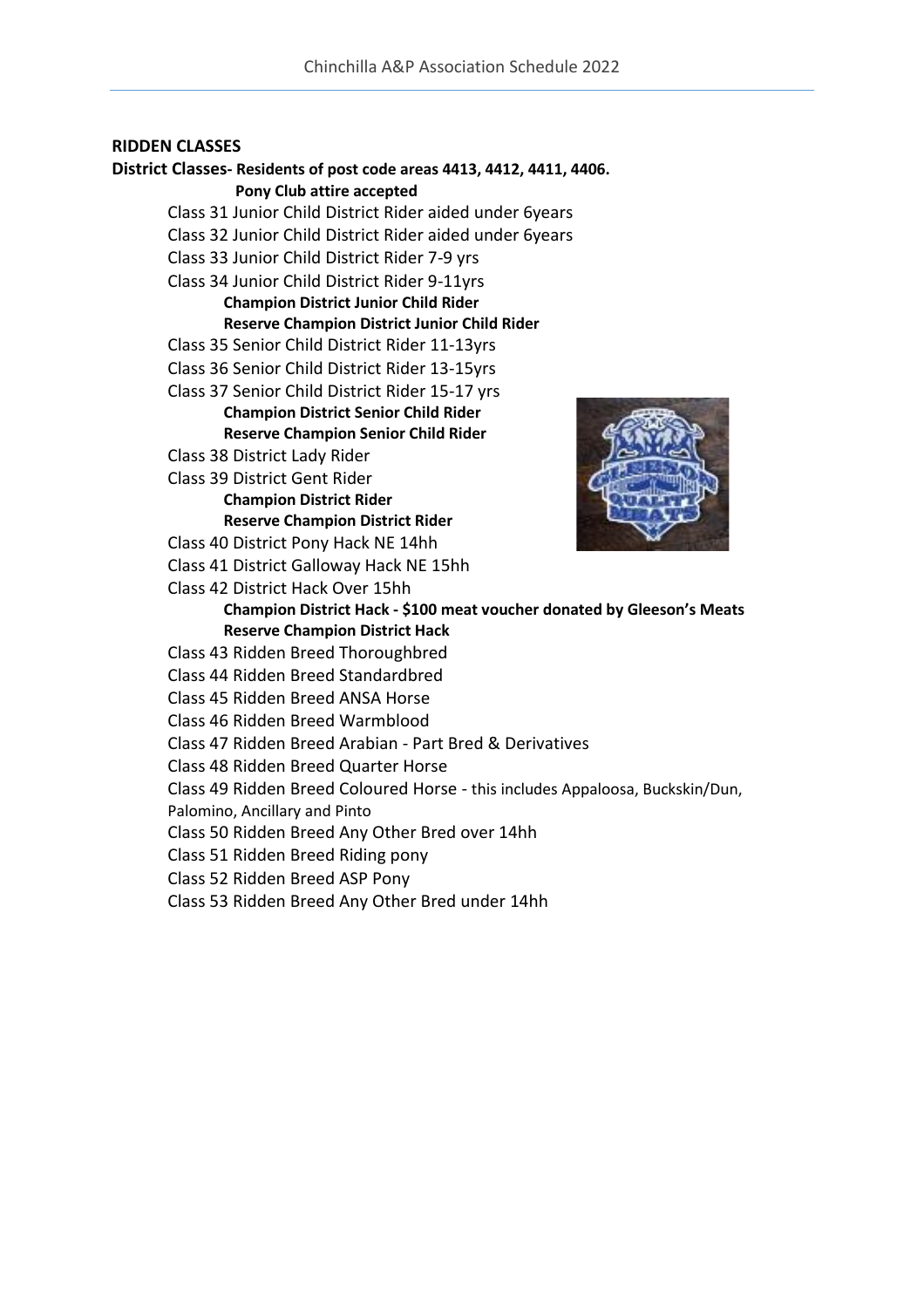## **RING 3 FRIDAY - Commencing at 8:30am**

*Nomination Fee: \$3.00 No Prize Money awarded*

#### BEGINNERS SECTION

This ring is for beginners and less experienced riders to learn and have fun. If you are competing in any other rings, including Saturday, apart from District and Novice then you are unable to compete in this ring. There will be a high point winner from under 6, 7-12 & 12-17. Age groups will stay together the whole time and called forward as each class begins

Class 54 Led Classes 6yrs & under Class 55 Led Classes 7yrs & under 12yrs Class 56 Led Classes 12yrs to 17yrs Class 57 Rider Class 6yrs & under Class 58 Rider Class 7yrs & under 12yrs Class 59 Rider Class 12yrs to 17yrs Class 60 Pleasure Pony/Horse 6yrs & under Class 61 Pleasure Pony/Horse 7yrs & under 12yrs Class 62 Pleasure Pony/Horse 12yrs to 17yrs Class 63 Walk, Trot and Lead 6yrs and under Class 64 Walk, Trot and Lead 7yrs and under 12yrs Class 65 Walk, Trot and Lead 12yrs to 17yrs Class 66 Running Tee - 6yrs & under Class 67 Running Tee - 7yrs & under 12 yrs Class 68 Running Tee - 12yrs & 17 yrs Class 69 Maroochy Bend - 6yrs & under Class 70 Maroochy Bend - 7yrs & under 12yrs Class 71 Maroochy Bend - 12yrs to 17yrs Class 72 Fancy Dress

**AUSTRALIAN STOCK HORSE HACK CLASSES** - **To be conducted straight after the opening of the show** 

Class 73 AHS Gelding under 4yrs - Pattern H1B Class 74 AHS Filly under 4yrs - Pattern H1B Class 75 AHS Gelding over 4yrs - Pattern H10a Class 76 AHS Mare 4yrs & over - Pattern H10a Class 77 ASH Gelding under 4yrs Pattern W1 Class 78 ASH Filly under 4yrs Pattern W1 Class 79 ASH Gelding 4yrs & over Pattern W19 Class 80 ASH Mare 4yrs & over Pattern W19 Class 81 ASH Stallion or Colt Pattern W19



## ASHS Presentation

High Point Score from each section

ASHS Overall Points Winner - Sponsored by Scouller's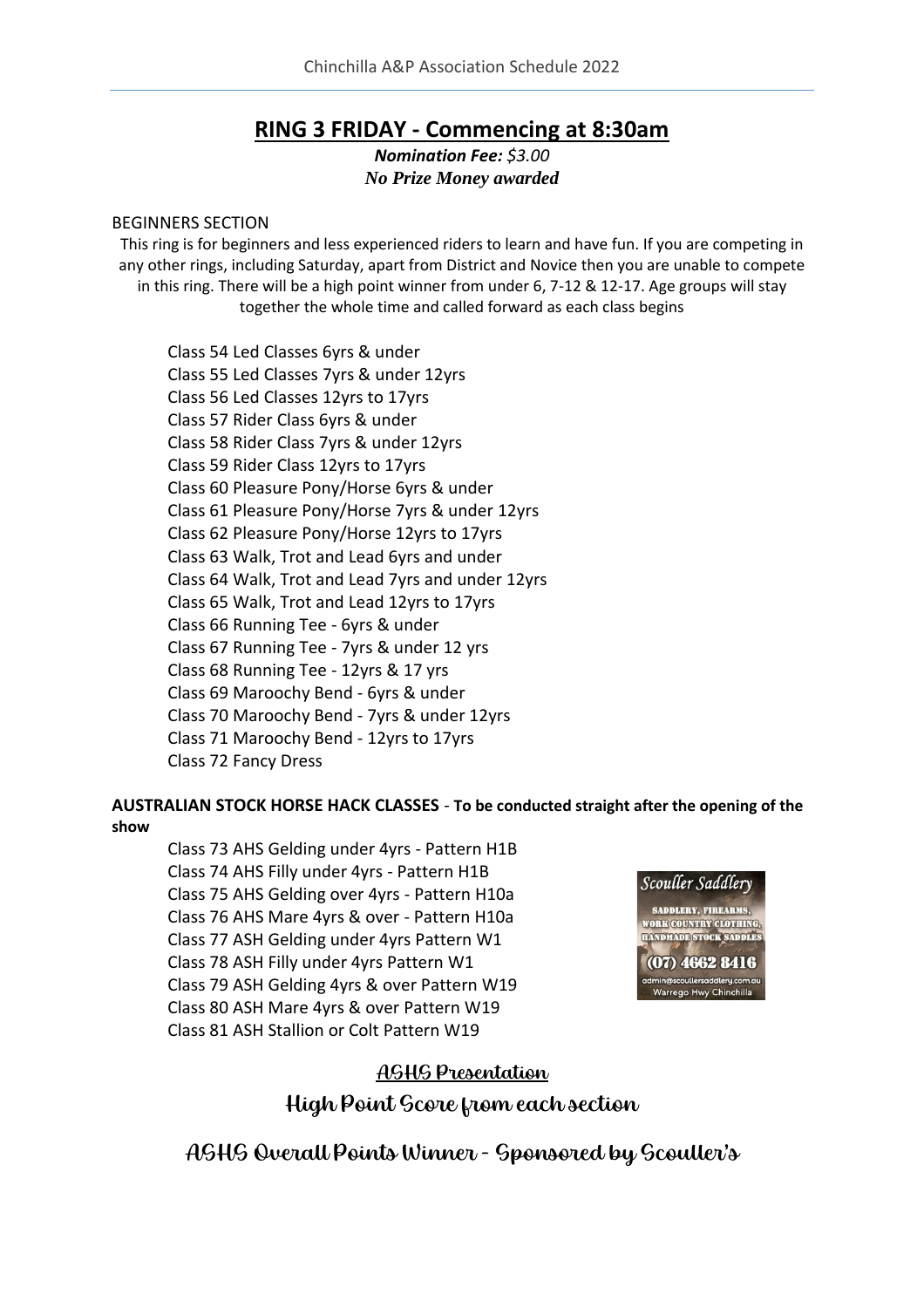## **RING 1 SATURDAY - Commencing at 8:00am**

**Nomination Fee:** \$4.00 **Prize Money:** 1st \$12.00, 2nd \$8.00, 3rd \$4.00

Class 83 Junior Child Rider - under 6 years aided Class 84 Junior Child Rider - 6 to 7 years Class 85 Junior Child Rider - 8 to 9 years Class 86 Junior Child Rider - 10 to 11 years **Champion Junior Child Rider Reserve Champion Junior Child Rider** Class 87 Senior Child Rider - 12 to 13 years Class 88 Senior Child Rider - 14 to 16 years **Champion Senior Child Rider Reserve Junior Rider** Class 89 Lady Adult Rider - 17 years and over Class 90 Gentleman Adult Rider - 17 years and over **Champion Adult Rider Reserve Champion Adult Rider**

## Supreme Champion Rider of the Show

to be decided from champion junior child rider boy/girl, champion senior child rider boy/girl, champion adult rider.

Class 91 Child's Pony Hack Class 92 Maiden Pony Hack Class 93 Novice Pony Hack Class 94 Open Pony Hack Class 95 Intermediate Pony Hack NE 14hh Class 96 Pony Hack NE 12hh Class 97 Pony Hack 12hh & NE 13hh Class 98 Pony Hack 13hh & NE 14hh Class 99 Pony Hack over 13hh ridden by an adult **Champion Pony Hack Reserve Champion Pony Hack** Class 100 Child Pleasure Pony - snaffle bit only, no nosebands or aids allowed Class 101 Adult Pleasure Pony - snaffle bit only, no nosebands or aids allowed Class 102 Educated Pony - able to demonstrate extended trot and flying changes Class 103 Maiden Show Hunter Pony Class 104 Novice Show Hunter Pony Class 105 Open Show Hunter Pony NE 13hh Class 106 Open Show Hunter Pony 13hh & NE 14hh Class 107 Child Show Hunter Pony NE 14hh Class 108 Adults Show Hunter Pony 13hh & over **Champion Show Hunter Horse Reserve Champion Show Hunter Horse**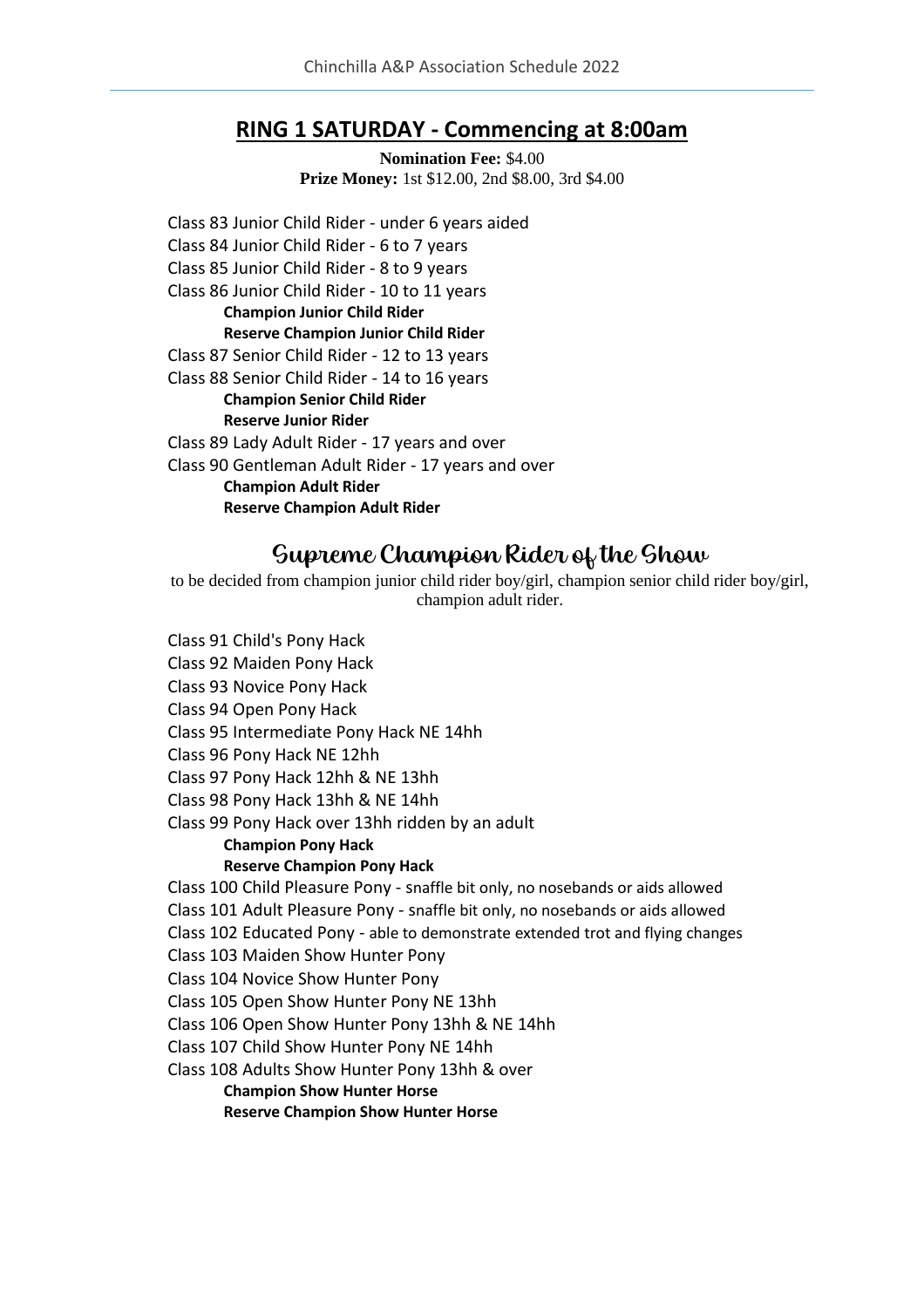## **RING 2 SATURDAY - Commencing at 8:00am**

**Nomination Fee:** \$4.00 **Prize Money**: 1st \$12.00, 2nd \$8.00, 3rd \$4.00

### **LED OFF THE TRACK QLD – please read rules at the start of the section**

Class 109 Led Female Exhibit Class 110 Led Male Exhibit **Reserve Champion Led OTT Champion Led OTT**

**AUSTRALIAN HUNTER HORSE ASSOC.**

Class 117 Led Hunter Pony

Class 118 Led Hunter Galloway

Class 119 Led Hunter Hack

**Champion Led Hunter Hack Reserve Champion Led Hunter Hack**



#### **RIDDEN OFF THE TRACK QLD – please read rules at the start of the section** Class 111 Ridden Newcomer Horse Class 112 Ridden Horse that retired in 2020-2021

Class 113 Ridden Horse that retired in 2018-2019

Class 114 Ridden Horse that retired prior to 2018

#### **Champion Ridden OTT Champion Ridden OTT**

Class 115 OTT QLD Member Female Rider

Class 116 OTT QLD Member Male Rider

**Champion OTT Member Rider**

## **Reserve Champion OTT Member Rider**

## **RIDDEN SHOW HUNTER GALLOWAY'S**

Class 120 Maiden Show Hunter Galloway

Class 121 Novice Show Hunter Galloway

Class 122 Open Show Hunter Galloway - 14hh & NE 14.2hh

Class 123 Open Show Hunter Galloway - 14.2hh & NE 15hh

- Class 124 Child Show Hunter Galloway
- Class 125 Adult Show Hunter Galloway

#### **Champion Ridden Show Hunter Galloway Reserve Champion Ridden Show Hunter Galloway**

- Class 151 Maiden Show Hunter Hack
- Class 152 Novice Show Hunter Hack

Class 153 Open Show Hunter Hack – 15hh & NE 15.2hh

Class 154 Open Show Hunter Hack - 15.2hh & NE 16hh

Class 155 Child Show Hunter Hack

Class 156 Adult Show Hunter Hack

**Champion Ridden Show Hunter Hack Reserve Champion Ridden Show Hunter Hack**